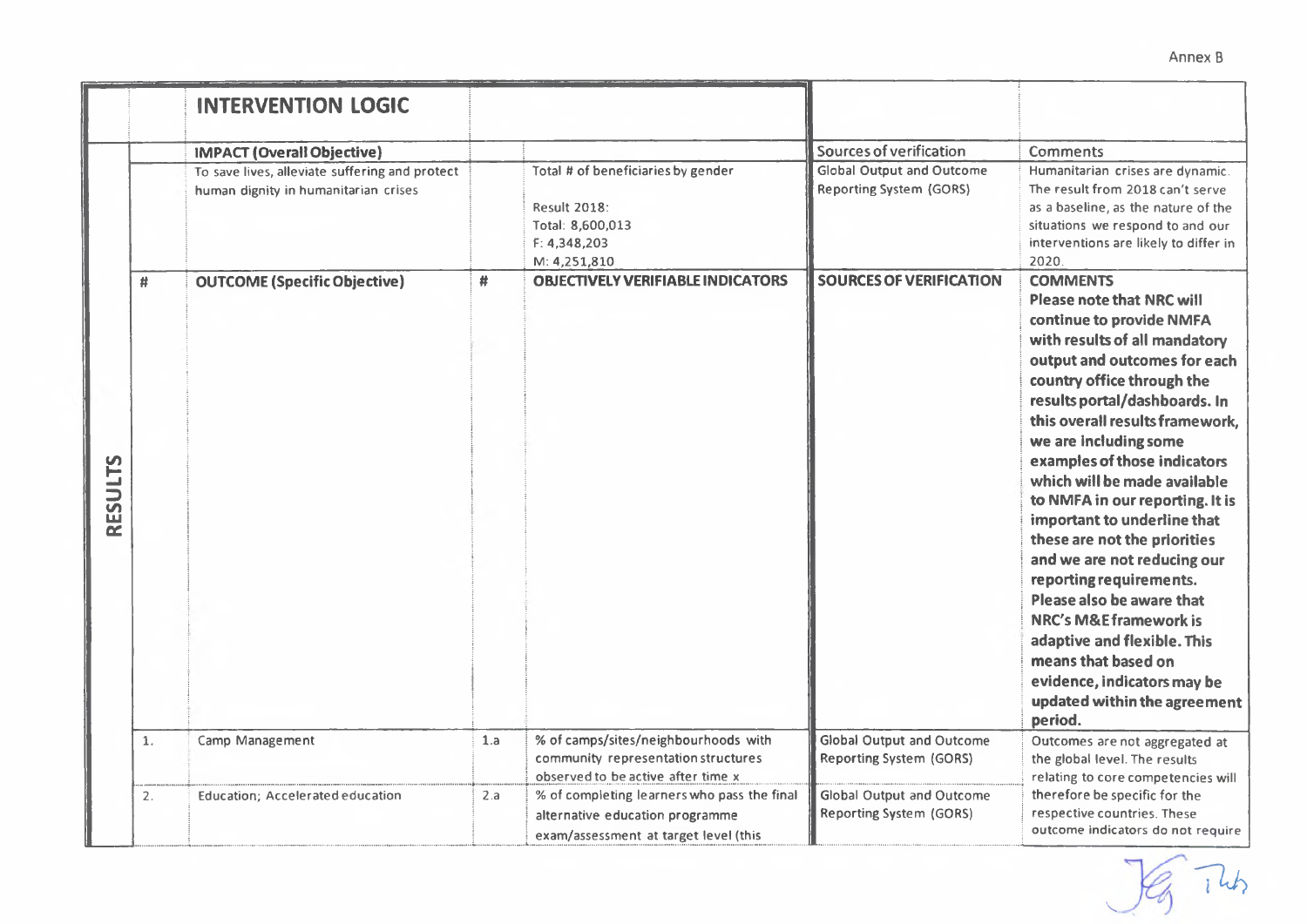|     |                                                                                                          |      | indicator is used when NRC administers the<br>exam/assessment. This should always be<br>based on national standards where these<br>exist.)   |                                                                    | baseline. Targets are set by<br>countries in January 2020.<br>Where relevant, results will be<br>broken down by gender. |
|-----|----------------------------------------------------------------------------------------------------------|------|----------------------------------------------------------------------------------------------------------------------------------------------|--------------------------------------------------------------------|-------------------------------------------------------------------------------------------------------------------------|
| З.  | <b>Education</b> ; Youth                                                                                 | 3.a  | % of completing learners who pass the final<br>programme exam                                                                                | <b>Global Output and Outcome</b><br><b>Reporting System (GORS)</b> |                                                                                                                         |
| 4.  | Information, counselling and legal<br>assistance; Exercise of Housing, Land and<br>Property (HLP) rights | 4.a  | % of beneficiary households<br>(HH)/individuals who report possessing X<br>document for HLP rights                                           | <b>Global Output and Outcome</b><br><b>Reporting System (GORS)</b> |                                                                                                                         |
|     |                                                                                                          | 4.b  | % of beneficiaries who report possessing<br>civil documentation as a result of NRC's<br>services                                             |                                                                    |                                                                                                                         |
| 5.  | Information, counselling and legal<br>assistance; Obtaining civil and identity<br>documentation          | 5.a  | % of beneficiaries who report possessing<br>civil documentation as a result of NRC's<br>services                                             | <b>Global Output and Outcome</b><br><b>Reporting System (GORS)</b> |                                                                                                                         |
| 6.  | Livelihoods and Food Security; Meet basic<br>needs                                                       | 6.a  | % of the target HHs with acceptable Food<br>Consumption Score (FCS) at end of<br>implementation                                              | <b>Global Output and Outcome</b><br><b>Reporting System (GORS)</b> |                                                                                                                         |
| 7.  | Livelihoods and Food Security; Productivity<br>food                                                      | 7.a  | % of the target HHs with moderate or<br>severe hunger                                                                                        | <b>Global Output and Outcome</b><br><b>Reporting System (GORS)</b> |                                                                                                                         |
| 8.  | Shelter and settlements; Permanent<br>housing                                                            | 8.a  | % of permanent shelters occupied by<br>intended beneficiaries after 3 months of<br>hand-over                                                 | <b>Global Output and Outcome</b><br><b>Reporting System (GORS)</b> |                                                                                                                         |
| 9.  | Shelter and settlements; Temporary<br>housing                                                            | 9.a  | % of temporary shelters occupied by<br>intended beneficiaries within 1 month of<br>hand-over                                                 | <b>Global Output and Outcome</b><br><b>Reporting System (GORS)</b> |                                                                                                                         |
| 10. | Shelter and settlements; Transitional<br>housing                                                         | 10.a | % of transitional shelters occupied by<br>intended beneficiaries within 3 months of<br>hand-over                                             | <b>Global Output and Outcome</b><br><b>Reporting System (GORS)</b> |                                                                                                                         |
| 11. | Water, sanitation and hygiene promotion                                                                  | 11.a | % of beneficiary households who report<br>using latrines or toilets or other safe faecal<br>disposal options the last time they<br>defecated | <b>Global Output and Outcome</b><br><b>Reporting System (GORS)</b> |                                                                                                                         |
| 12. | Water, sanitation and hygiene promotion                                                                  | 12.a | % of beneficiaries who report using a<br>sufficient amount of safe water for daily use                                                       | <b>Global Output and Outcome</b><br><b>Reporting System (GORS)</b> |                                                                                                                         |

 $\mathcal{H}_{g}$  Tu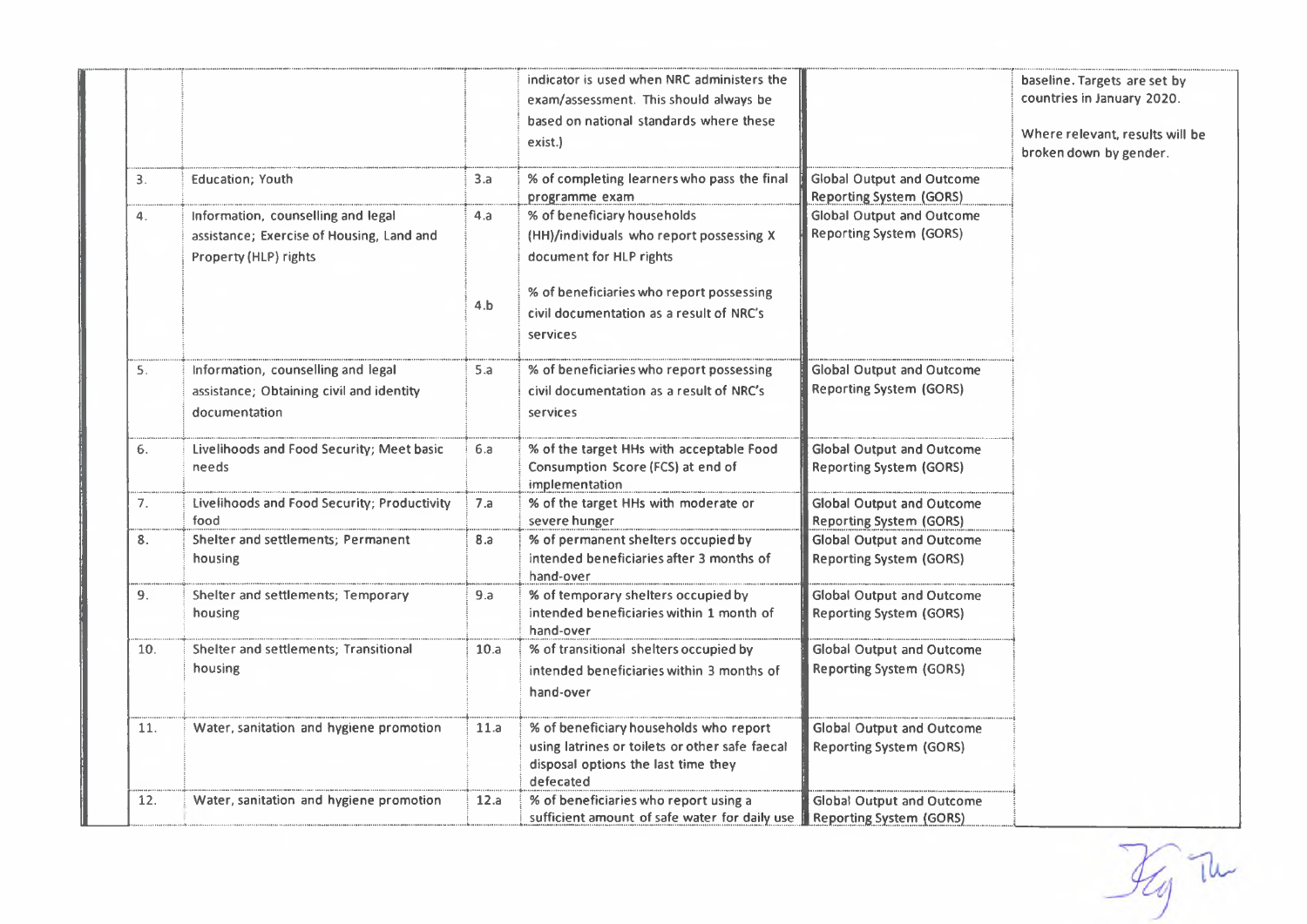|     |                                                                                                                                                                                                                                                                                                                                                                   |      | (e.g. drinking, cooking and hygiene) relating<br>to outcome Increased Supply of Safe Water                                                                                                                                                                                                                                     |                                                                                                                                       |
|-----|-------------------------------------------------------------------------------------------------------------------------------------------------------------------------------------------------------------------------------------------------------------------------------------------------------------------------------------------------------------------|------|--------------------------------------------------------------------------------------------------------------------------------------------------------------------------------------------------------------------------------------------------------------------------------------------------------------------------------|---------------------------------------------------------------------------------------------------------------------------------------|
| 13. | Water, Sanitation and Hygiene Promotion                                                                                                                                                                                                                                                                                                                           | 13.a | % of beneficiary households who report or<br>are observed using soap and water for<br>handwashing                                                                                                                                                                                                                              | <b>Global Output and Outcome</b><br><b>Reporting System (GORS)</b>                                                                    |
| 14. | More people in neglected crises reached                                                                                                                                                                                                                                                                                                                           | 14.a | # of people reached in neglected crisis                                                                                                                                                                                                                                                                                        | NRC's annual list of neglected<br>crises<br><b>Global Output and Outcome</b><br><b>Reporting System (GORS)</b>                        |
| 15. | Protection strengthened in programmes                                                                                                                                                                                                                                                                                                                             | 15.a | Narrative update<br>Status 2018. Protection Roadmap and Safe<br>Programming Minimum Standards<br>developed.                                                                                                                                                                                                                    | Narrative report provided by<br>NRC's Global Manager on<br>Protection                                                                 |
| 16. | Global humanitarian policy<br>The importance of protecting principled<br>humanitarian action and adherence to<br>International Humanitarian Law is<br>considered by UN SC, States, donors and<br>internally, including in the development of<br>counterterrorism measures (sanctions<br>regimes, counterterrorist financing<br>regulations, and donor agreements) | 16.a | Sanctions regimes, counterterrorism (CT)<br>financing regulations and donor agreements<br>contain wording reflecting the importance<br>of protecting principled humanitarian action<br>and adherence to IHL (in collaboration with<br><b>Field Operation, Organisational</b><br><b>Development and Representation Offices)</b> | Public documents by decision-<br>makers and other relevant<br>documents                                                               |
| 17. | Strengthened risk management and duty of<br>care                                                                                                                                                                                                                                                                                                                  | 17.a | Average Country Office compliance score on<br>health, safety and security (HSS) standards<br>Status 31 August 2019: 86%<br>(Target: Above 84%)                                                                                                                                                                                 | Triannual reports from the<br>country offices                                                                                         |
| 18  | Country-driven advocacy strengthened<br>The rights of people affected by conflict in<br>countries where NRC operates are<br>protected and parties to the conflict abide<br>by International Humanitarian Law.                                                                                                                                                     | 18.a | # of examples where an actor has changed a<br>policy/position/practice and NRC has<br>advocated for such a change, related to<br>protection of civilians and access to<br>humanitarian assistance<br>(Target: 3)                                                                                                               | News articles, new laws and<br>regulations (if applicable),<br>public comments by decision<br>makers, and other relevant<br>documents |
| 19. | Increased capacity to respond to<br>emergencies                                                                                                                                                                                                                                                                                                                   | 19.a | # of high-quality Rapid Response<br>Mechanisms (RRM) in acute humanitarian                                                                                                                                                                                                                                                     | <b>Global Output and Outcome</b><br><b>Reporting System (GORS)</b>                                                                    |

 $\frac{1}{2}$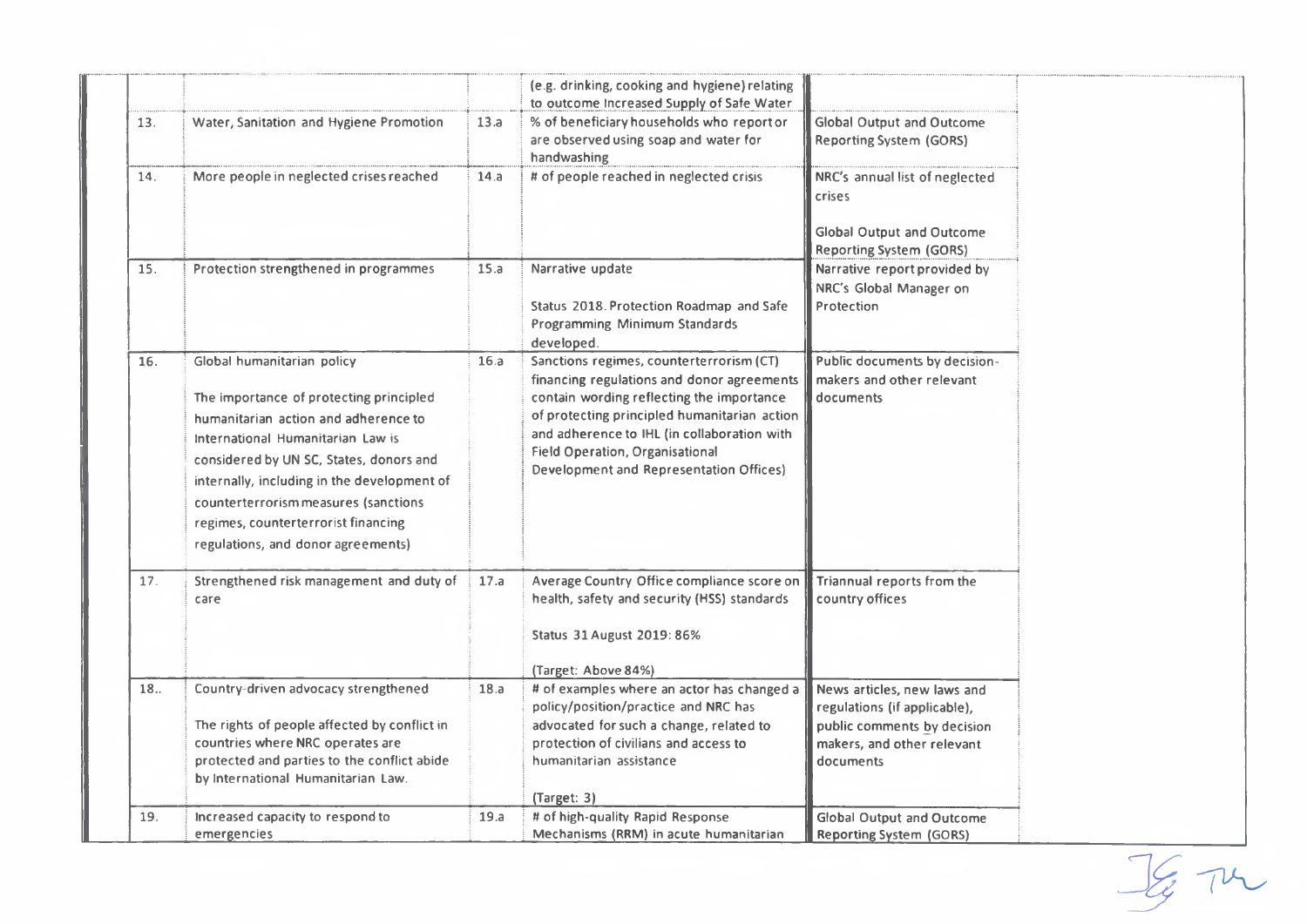|     |                                                                                                                    |      | crisis, in which NRC takes part<br>(Target: 10 countries)                                                                                                                                                                                                                                                                                                                                       | NRC field teams, UN OCHA,<br>donors of each specific RRM<br>(ECHO, UNICEF, NMFA, etc.),<br>field visits by NRC Emergency<br><b>Response Section and NMFA</b> |  |
|-----|--------------------------------------------------------------------------------------------------------------------|------|-------------------------------------------------------------------------------------------------------------------------------------------------------------------------------------------------------------------------------------------------------------------------------------------------------------------------------------------------------------------------------------------------|--------------------------------------------------------------------------------------------------------------------------------------------------------------|--|
| 20. | More people reached in hard-to-reach areas                                                                         | 20.a | Narrative update<br>Status 2018. Global Roadmap focusing on<br>three goals; 1) Getting and maintaining<br>humanitarian access; 2) Delivering sustained<br>and quality programming in hard to reach<br>areas; 3) Evidence-based advocacy.<br>NRC has finalised classification of hard-to-<br>reach areas, and we are piloting a<br>methodology to quantify % programmes in<br>H2R areas in 2020. | Narrative report provided by<br>NRC's Global Programme<br>Development Manager Hard-to-<br>Reach (H2R)/Access                                                 |  |
| 21. | Increased use of cash                                                                                              | 21.a | % of households who report being able to<br>meet all of the basic needs of their<br>household<br>Please note that this indicator relates to<br>multi-purpose cash (MPC) only. We also<br>have indicators on use of cash in relation to<br>specific core competencies. All data in this<br>regard will be made available to NMFA<br>upon reporting.                                              | <b>Global Output and Outcome</b><br><b>Reporting System (GORS)</b>                                                                                           |  |
| 22. | Standardised approach to market analysis is<br>consistently used by logistics, support and<br>Core Competency team | 22.a | The RACI (overview indicating who is<br>Responsible, Accountable, to be Consulted<br>and to be Informed) is signed off by all<br>sectoral directors                                                                                                                                                                                                                                             | Internal directives and guidance                                                                                                                             |  |
|     |                                                                                                                    | 22.b | <b>Standard Operating Procedure for market</b><br>assessment and analysis exist in different<br>languages, by the end of year 2 (Target: 4<br>different languages)                                                                                                                                                                                                                              |                                                                                                                                                              |  |
|     |                                                                                                                    | 22.c | Logistics officers know about the SOP and<br>have used them once over the past 6<br>months by the end of year 2 (Target: 50%).                                                                                                                                                                                                                                                                  |                                                                                                                                                              |  |
| 23. | Children and youth are able to participate in                                                                      | 23.a | # country offices (COs) using developed                                                                                                                                                                                                                                                                                                                                                         | Country office reports                                                                                                                                       |  |

JEJ TM.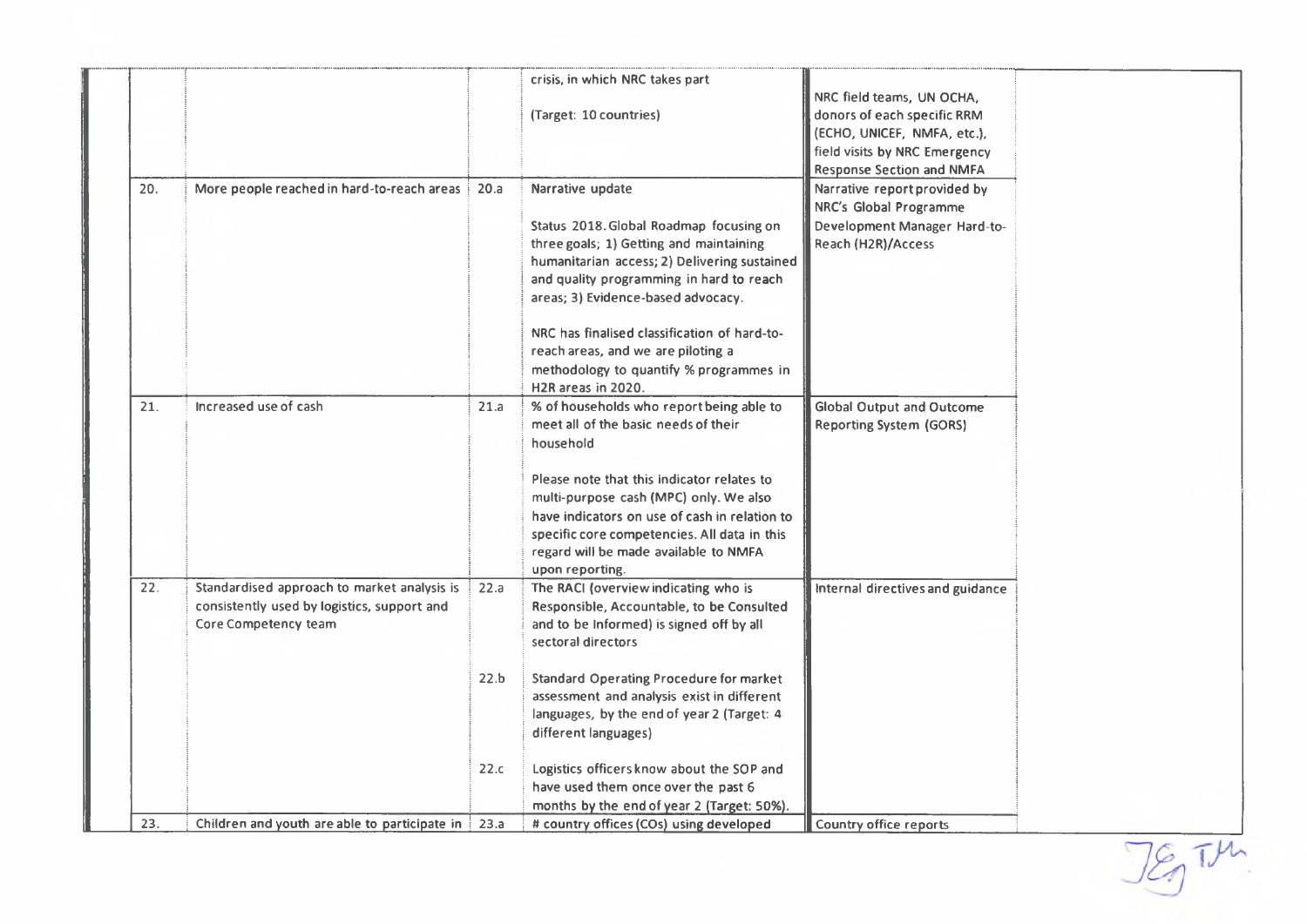|     | NRC supported education programmes<br>irrespective of their gender, background<br>and abilities, and are physically and<br>emotionally safe, so they can learn and<br>thrive.                                                                                                          | 23.b         | guidance/training<br>(Target 80% of COs)<br>Various education indicators (see full<br>mandatory indictor list)                                                                                                                              | <b>Global Output and Outcome</b><br><b>Reporting System (GORS)</b>                                                                             |                                                                                                                                                                            |
|-----|----------------------------------------------------------------------------------------------------------------------------------------------------------------------------------------------------------------------------------------------------------------------------------------|--------------|---------------------------------------------------------------------------------------------------------------------------------------------------------------------------------------------------------------------------------------------|------------------------------------------------------------------------------------------------------------------------------------------------|----------------------------------------------------------------------------------------------------------------------------------------------------------------------------|
| 24. | Greater investment in innovation improving<br>humanitarian response<br>Country offices and global core<br>competencies' capacity on human centred<br>design to ensure affected people are<br>involved in the most meaningful manner in<br>the design of new programmes<br>strengthened | 24.a         | # of countries have projects using the<br>human centred design approach. NRC has<br>on demand support to global core<br>competency to support in workshops and<br>project development<br>(Target: 4)                                        | Project reports                                                                                                                                |                                                                                                                                                                            |
| 25. | Greater investment in technology improving<br>humanitarian response<br>NRC external stakeholder needs are better<br>served                                                                                                                                                             | 25.a<br>25.b | % of country offices where global digital<br>solutions have been rolled out<br>(Target: 80%)<br>International Aid Transparency Initiative<br>(IATI) reporting is automated for some<br>donors                                               | Cycles reports and integrations                                                                                                                |                                                                                                                                                                            |
|     |                                                                                                                                                                                                                                                                                        | 25.c         | Beneficiary cases are tracked, and feedback<br>loops recorded for selected core<br>competencies                                                                                                                                             | Core case management<br>component                                                                                                              |                                                                                                                                                                            |
| 26. | <b>Internal Displacement Monitoring Centre</b><br>IDMC's data, analysis, and research on<br>internal displacement has become more<br>comprehensive and is continually<br>recognised as the global reference on<br>internal displacement                                                | 26.a<br>26.b | % increase in internal displacement data<br>that is managed and reported on by IDMC<br>(Target: 25%)<br># of times IDMC's data, research, and<br>evidence is cited in national, regional, and<br>global policies and strategies (Target: 5) | <b>IDMC</b> displacement monitoring<br>platform, Global Internal<br>Displacement Database (GIDD).<br>National, regional and global<br>policies |                                                                                                                                                                            |
| #   | <b>OUTPUT</b>                                                                                                                                                                                                                                                                          |              |                                                                                                                                                                                                                                             |                                                                                                                                                |                                                                                                                                                                            |
| 1.1 | Provision of camp management assistance                                                                                                                                                                                                                                                | 1.1.a        | # of total beneficiaries receiving camp<br>management assistance<br>Total reached in 2018: 390,993                                                                                                                                          | <b>Global Output and Outcome</b><br><b>Reporting System (GORS)</b>                                                                             | These numbers can be<br>aggregated. In other words, it can<br>be presented as a total for the<br>organisation, and per country.<br>Targets will be set in January<br>2020. |

Ig The